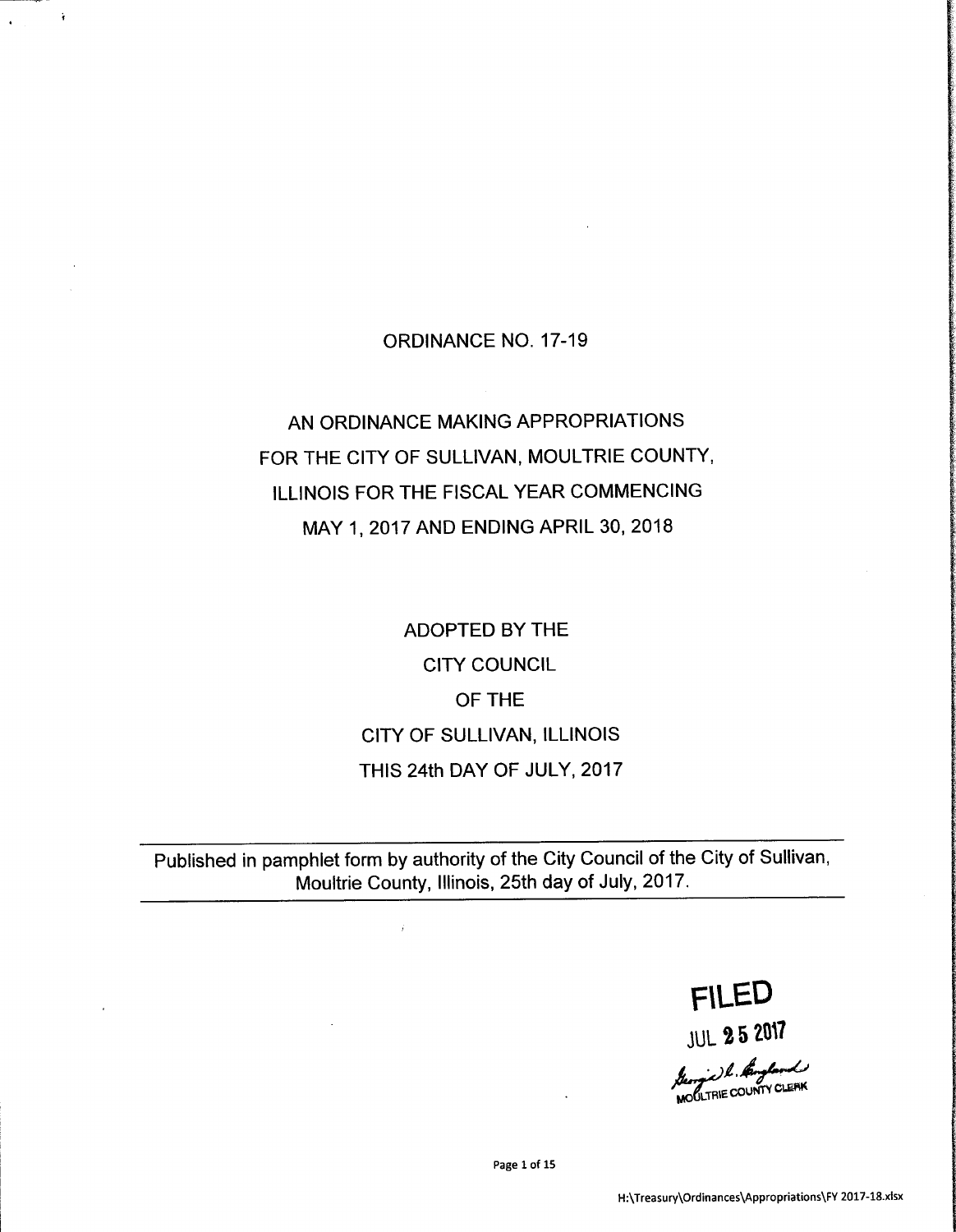#### ORDINANCE NO. 17-19

#### AN ORDINANCE MAKING APPROPRIATIONS

#### FOR THE CITY OF SULLIVAN, ILLINOIS

#### FOR THE FISCAL YEAR COMMENCING

#### MAY 1, 2017 AND ENDING APRIL 30, 2018

#### BE IT ORDAINED BY THE COUNCIL OF THE CITY OF SULLIVAN, MOULTRIE COUNTY, ILLINOIS, THAT:

SECTION 1: That the following sums be and they are hereby appropriated for the corporate purposes, expenses and lawful charges of the City of Sullivan, Illinois, for the fiscal year commencing May 1, A.D., 2017 and ending April 30, 2018.

Said sums to be provided for from the general revenues of the City and taxation under the Statutes of the State of Illinois pertaining thereto, viz:

#### DEPARTMENT OF THE MAYOR:

 $\cdot$ 

#### 1. GENERAL CORPORATE FUND

| A. Mayor's Office |                                      |   |            |
|-------------------|--------------------------------------|---|------------|
| 100-28175         | <b>IMRF Expense</b>                  | S | 600,000.00 |
| 100-51110-120     | Mayor - Salary                       |   | 8,000.00   |
| 100-51110-313     | Mayor - Travel                       |   | 2,000.00   |
| 100-51110-331     | Mayor - Office Supplies              |   | 5,000.00   |
| 100-51120-120     | City Admin - Salary                  |   | 100,000.00 |
| 100-51120-313     | City Admin - Travel                  |   | 2,000.00   |
| 100-51120-331     | <b>City Admin - Office Supplies</b>  |   | 3,000.00   |
| 100-51305-130     | City Clerk - Salary                  |   | 6,000.00   |
| 100-51305-313     | City Clerk - Travel                  |   | 3,000.00   |
| 100-51305-331     | <b>City Clerk - Office Supplies</b>  |   | 2,500.00   |
| 100-51306-130     | GIS/Website Admin. - Salary          |   | 65,000.00  |
| 100-51306-313     | GIS/Website Admin. - Travel          |   | 4,000.00   |
| 100-51306-331     | GIS/Website Admin. - Office Supplies |   | 4,500.00   |
| 100-51510-110     | Building Comm. - Salary              |   | 6,000.00   |
| 100-51510-200     | City Inspector - Fee                 |   | 10,000.00  |
| 100-51510-362     | Zoning Appeal Board - Fee            |   | 1,000.00   |
| 100-51610-110     | Liquor Comm. - Salary                |   | 1,000.00   |
| 100-51611-110     | Health Officer - Salary              |   | 400.00     |
| 100-51613-110     | <b>Other Salaries</b>                |   | 10,000.00  |
| 100-51620-240     | Employee Health Ins.                 |   | 630,000.00 |
| 100-51620-241     | Health Ins. - City Exposure          |   | 150,000.00 |
| 100-51620-260     | Workman's Comp. - Tort Ins.          |   | 72,000.00  |
| 100-51620-261     | Gen. Liability Ins.                  |   | 20,000.00  |
| 100-51620-265     | Error/Omissions Ins.                 |   | 26,000.00  |
| 100-51620-312     | Dues to Muni. Organizations          |   | 3,000.00   |
| 100-51620-316     | Publications                         |   | 7,000.00   |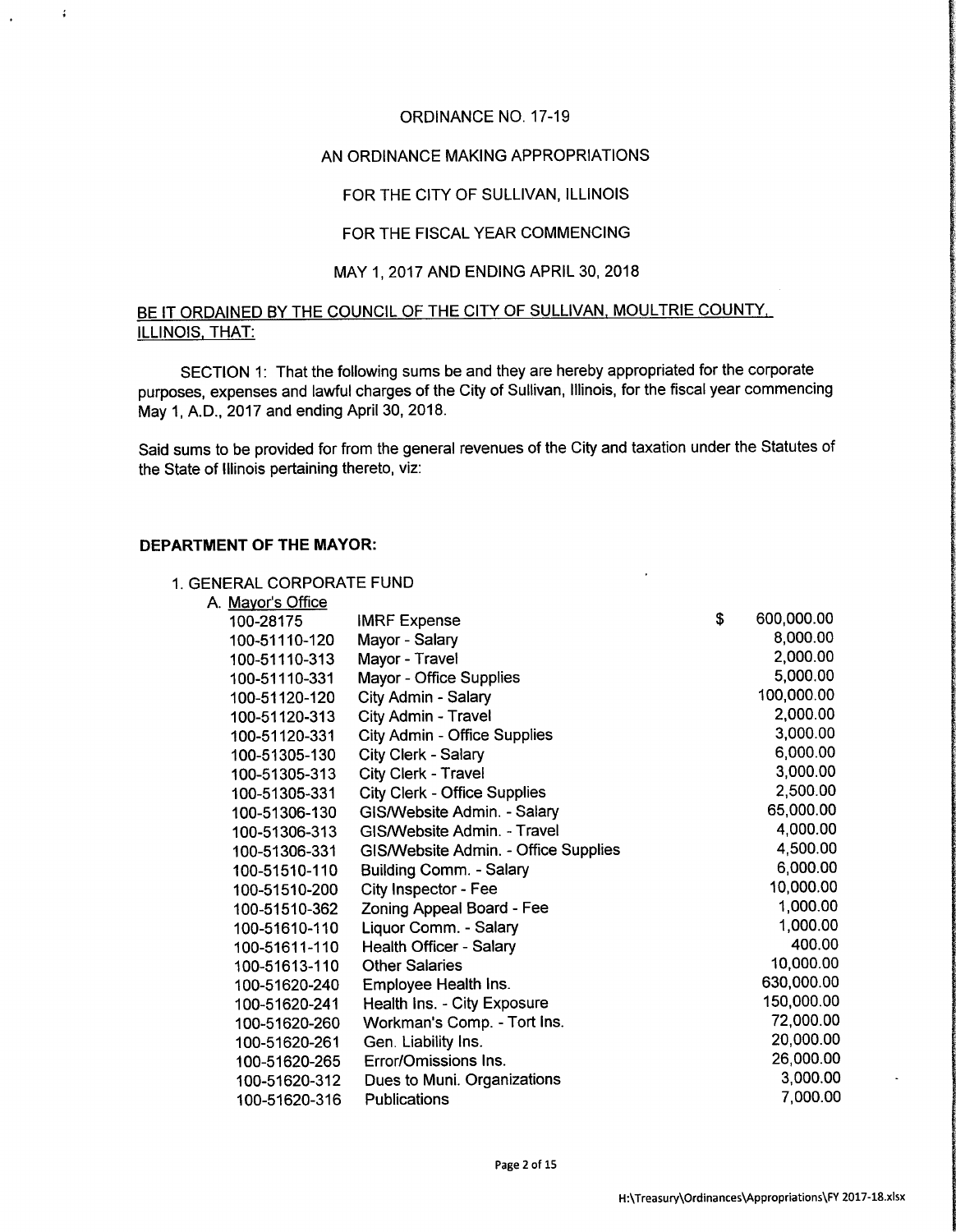| 100-51620-328                     | Repair & Maint. - Other                           | 6,000.00           |
|-----------------------------------|---------------------------------------------------|--------------------|
| 100-51620-351                     | Postage                                           | 8,500.00           |
| 100-51620-367                     | Consulting                                        | 30,000.00          |
| 100-51620-382                     | Donations                                         | 20,000.00          |
| 100-51620-399                     | Miscellaneous Expense                             | 35,000.00          |
| 100-52100-360                     | <b>City Attorney Fee</b>                          | 50,000.00          |
| 100-54110-250                     | Unemployment Insurance                            | 18,000.00          |
| 100-58115-550                     | Trsf. to Civic Center Fund                        | 100,000.00         |
| 100-58120-550                     | Trsf. to Cemetery Fund                            | 35,000.00          |
| 100-58200-550                     | Trsf. to Police Fund                              | 130,000.00         |
| 100-58210-550                     | Trsf. to Park Fund                                | 100,000.00         |
| 100-58220-550                     | Trsf. to Street & Alley Fund                      | 115,000.00         |
| 100-58240-550                     | Trsf. to Library Fund                             | 30,000.00          |
| <b>B. Commissioner's Salaries</b> |                                                   |                    |
| 100-51205-120                     | <b>Accounts &amp; Finance Commissioner-Salary</b> | \$<br>6,000.00     |
| 100-51206-120                     | Public Health & Safety Commissioner - Salary      | 6,000.00           |
| 100-51207-120                     | <b>Public Property Commissioner - Salary</b>      | 6,000.00           |
| 100-51208-120                     | <b>Streets Commissioner - Salary</b>              | 6,000.00           |
| **C. Audit Fees                   |                                                   |                    |
| 100-51410-361                     | <b>Auditors Fee</b>                               | \$<br>30,000.00    |
| <b>**D.</b> General Office        |                                                   |                    |
| 100-51405-110                     | <b>Treasurer - Salary</b>                         | \$<br>65,000.00    |
| 100-51406-110                     | Clerks - Salary                                   | 1,000.00           |
| 100-51407-110                     | Ass't. Treasurer - Salary                         | 50,000.00          |
| 100-51410-313                     | <b>Treasurer Travel</b>                           | 5,500.00           |
| 100-51410-331                     | <b>Office Supplies</b>                            | 12,000.00          |
| 100-51620-321                     | Repair & Maint. - Equipment                       | 10,000.00          |
| 100-51620-365                     | <b>Service Agreements</b>                         | 65,000.00          |
| 100-51620-366                     | <b>Grant Expenses</b>                             | 450,000.00         |
| 100-57110-420                     | <b>Purchase Equipment</b>                         | 25,000.00          |
| 100-57110-440                     | Purchase-Land                                     | 10,000.00          |
| 100-57110-450                     | Purchase-Building                                 | 30,000.00          |
| E. City Building                  |                                                   |                    |
| 100-51620-323                     | Repair & Maint. - Bldg                            | \$<br>10,000.00    |
| 100-51620-340                     | <b>Broadband Expense</b>                          | 600.00             |
| 100-51620-352                     | Telephone                                         | 7,500.00           |
| 100-51620-355                     | <b>Utility Expense</b>                            | 50,000.00          |
| TOTAL GENERAL CORPORATE FUND      |                                                   | \$<br>3,264,500.00 |

 $\chi_{\rm{max}}=0$ 

 $\sim$   $\sim$ 

 $\mathcal{L}$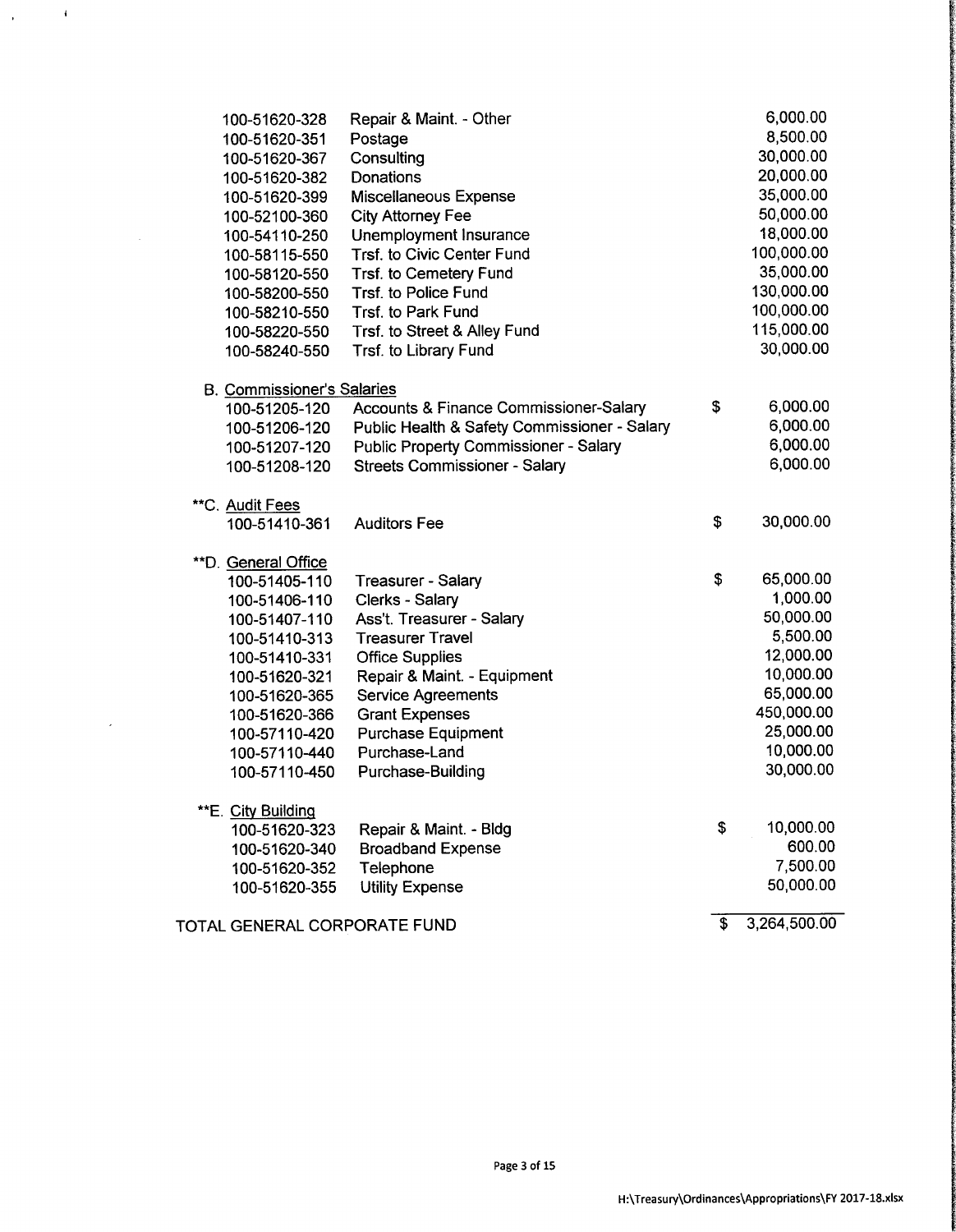| *2. TIF I SPECIAL TAX ALLOCATION FUND   |                                           |                           |              |
|-----------------------------------------|-------------------------------------------|---------------------------|--------------|
| 260-12120                               | Notes Receivable                          | \$                        | 50,000.00    |
| 260-55300-911                           | Mfg. Developer Payments                   |                           | 325,000.00   |
| 260-55300-913                           | <b>Legal Fees</b>                         |                           | 2,500.00     |
| 260-55300-914                           | <b>Consultant's Fees</b>                  |                           | 40,000.00    |
| 260-55300-915                           | <b>Fire District</b>                      |                           | 35,000.00    |
| 260-55300-916                           | <b>School District</b>                    |                           | 175,000.00   |
| 260-55300-919                           | <b>Economic Development</b>               |                           | 70,000.00    |
| 260-55300-921                           | Façade Improvement Program                |                           | 50,000.00    |
| 260-56100-900                           | Bond Principal Payments - Series 2010     |                           | 650,000.00   |
| 260-56100-901                           | Bond Interest Payments - Series 2010      |                           | 285,000.00   |
| 260-56100-902                           | Cost Of Issuance - Series 2010            |                           | 1,500.00     |
| 260-57110-410                           | <b>Capital Projects</b>                   |                           | 750,000.00   |
| 260-57110-420                           | Purchase - Equipment                      |                           | 20,000.00    |
| 260-58268-550                           | Transfer to TIF IV                        |                           | 150,000.00   |
| TOTAL TIF I SPECIAL TAX ALLOCATION FUND |                                           | \$                        | 2,604,000.00 |
| *3. TIF II SPECIAL TAX ALLOCATION FUND  |                                           |                           |              |
| 265-55300-913                           | <b>Legal Fees</b>                         | \$                        | 2,000.00     |
| 265-55300-914                           | <b>Consultant's Fees</b>                  |                           | 6,000.00     |
| 265-55300-916                           | <b>School District</b>                    |                           | 40,000.00    |
| 265-55400-911                           | Mfg. Developer Payments                   |                           | 125,000.00   |
| 265-57110-410                           | <b>Capital Projects</b>                   |                           | 100,000.00   |
| 265-57110-420                           | Purchase - Equipment                      |                           | 10,000.00    |
| 265-58268-550                           | Transfer to TIF IV                        |                           | 250,000.00   |
|                                         | TOTAL TIF II SPECIAL TAX ALLOCATION FUND  | $\boldsymbol{\mathsf{S}}$ | 533,000.00   |
| *4. TIF III SPECIAL TAXALLOCATION FUND  |                                           |                           |              |
| 267-55300-911                           | Mfg. Developer Payments                   | \$                        | 50,000.00    |
| 267-55300-913                           | <b>Legal Fees</b>                         |                           | 5,000.00     |
| 267-55300-914                           | <b>Consultant's Fees</b>                  |                           | 15,000.00    |
| 267-55300-916                           | <b>School District</b>                    |                           | 15,000.00    |
| 267-57110-410                           | <b>Capital Projects</b>                   |                           | 50,000.00    |
| 267-57110-420                           | Purchase - Equipment                      |                           | 10,000.00    |
|                                         | TOTAL TIF III SPECIAL TAX ALLOCATION FUND | $\overline{\mathbf{s}}$   | 145,000.00   |
| *5. TIF IV SPECIAL TAXALLOCATION FUND   |                                           |                           |              |
| 268-55300-913                           | <b>Legal Fees</b>                         | \$                        | 5,000.00     |
| 268-55300-914                           | <b>Consultant's Fees</b>                  |                           | 10,000.00    |
| 268-55300-916                           | <b>School District</b>                    |                           | 15,000.00    |
| 268-55400-911                           | Mfg. Developer Payments                   |                           | 20,000.00    |
| 268-57110-410                           | <b>Capital Projects</b>                   |                           | 350,000.00   |
|                                         | TOTAL TIF IV SPECIAL TAX ALLOCATION FUND  | \$                        | 400,000.00   |

 $\ddot{\phantom{1}}$ 

 $\sim$ 

 $\hat{\boldsymbol{\epsilon}}$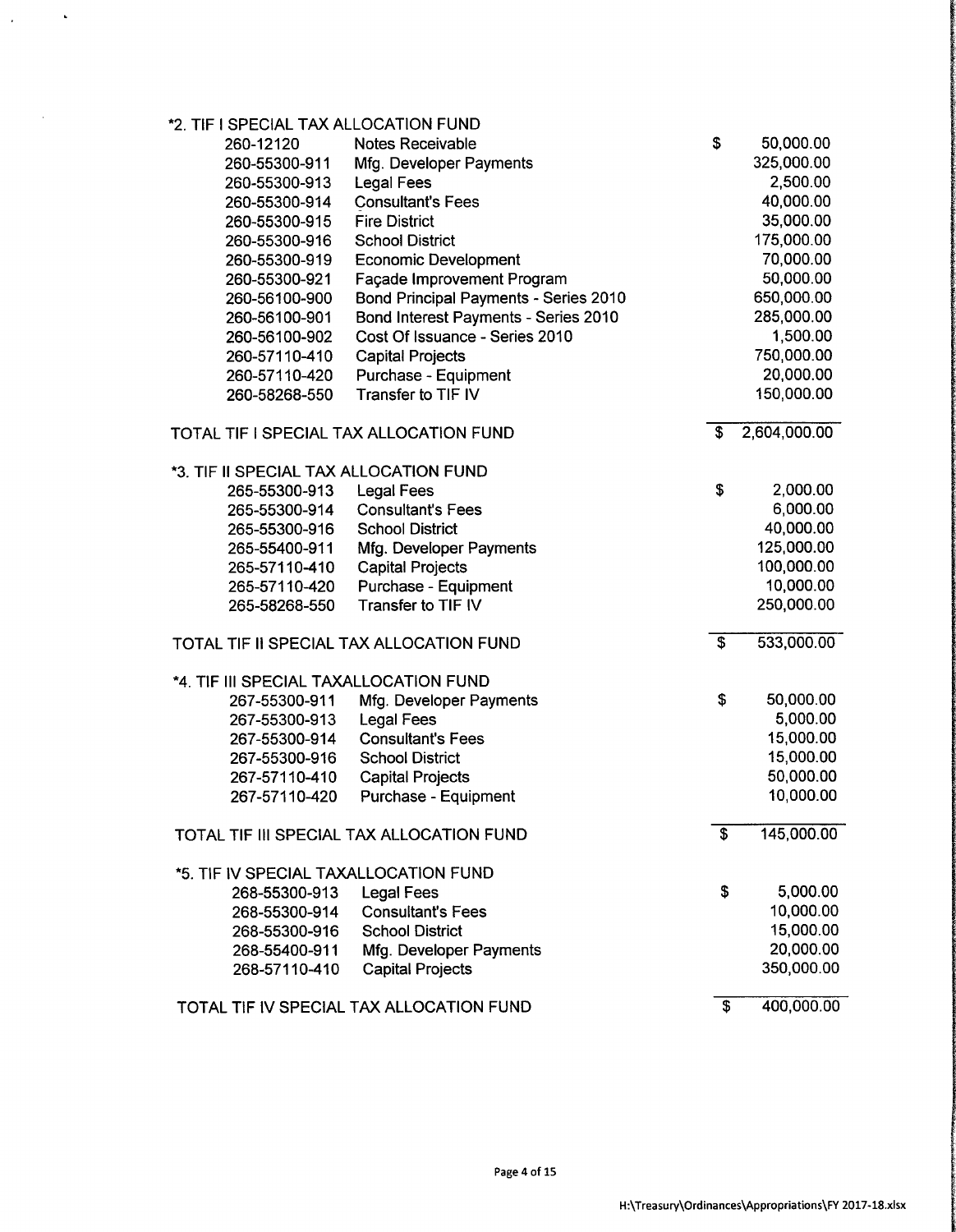| 255-58615-550                   | *6. ECONOMIC DEVELOPMENT FUND (Grant Admin./Revolving Fund)<br>Transfer out to Broadband | \$                      | 400,000.00 |
|---------------------------------|------------------------------------------------------------------------------------------|-------------------------|------------|
| TOTAL ECONOMIC DEVELOPMENT FUND |                                                                                          | £.                      | 400,000.00 |
| *Not to be raised by taxation   | **Under jurisdiction of Department of Accounts & Finances                                |                         |            |
| 7. SALES TAX & INCOME TAX FUNDS |                                                                                          |                         |            |
| A. Sales Tax                    |                                                                                          |                         |            |
| 105-55300-911                   | Mfg. Developer Payments                                                                  | S                       | 20,000.00  |
| 105-58115-550                   | Trsf. to Civic Center Fund                                                               |                         | 200,000.00 |
| 105-58120-550                   | Trsf. to Cemetery Fund                                                                   |                         | 130,000.00 |
| 105-58210-550                   | Trsf. to Park Fund                                                                       |                         | 180,000.00 |
| 105-58220-550                   | Trsf. to Street & Alley Fund                                                             |                         | 215,000.00 |
| 105-58240-550                   | Trsf. to Library Fund                                                                    |                         | 175,000.00 |
| TOTAL SALES TAX FUND            |                                                                                          | $\overline{\mathbf{s}}$ | 920,000.00 |
| B. Income Tax                   |                                                                                          |                         |            |
| 110-58200-550                   | Trsf. to Police Fund                                                                     | \$                      | 475,000.00 |
| <b>TOTAL INCOME TAX FUND</b>    |                                                                                          | \$                      | 475,000.00 |

8. POLICE DEPARTMENT FUND- Police Protection Purposes Tax as provided

for by Chapter 65 Section 5/11-1-3 IL Compiled Statutes.

| A. Police Department |                                     |                  |
|----------------------|-------------------------------------|------------------|
| 200-52200-110        | <b>Salaries</b>                     | \$<br>475,000.00 |
| 200-52210-261        | Gen. Liability Ins.                 | 20,000.00        |
| 200-52210-314        | Training                            | 6,000.00         |
| 200-52210-321        | Repair & Maint. - Equipment         | 3,000.00         |
| 200-52210-322        | Repair & Maint. - Vehicles          | 7,000.00         |
| 200-52210-323        | Repair & Maint. - Bldg.             | 5,000.00         |
| 200-52210-330        | <b>General Supplies</b>             | 5,000.00         |
| 200-52210-331        | <b>Office Supplies</b>              | 3,000.00         |
| 200-52210-332        | Gas, Oil, Grease                    | 10,000.00        |
| 200-52210-333        | <b>Officers Supplies</b>            | 15,000.00        |
| 200-52210-334        | <b>Janitorial Supplies</b>          | 1,500.00         |
| 200-52210-340        | <b>Drug Enforcement</b>             | 2,000.00         |
| 200-52210-352        | Telephone                           | 6,000.00         |
| 200-52210-354        | <b>Broadband Expense</b>            | 400.00           |
| 200-52210-355        | <b>Utility Expense</b>              | 3,500.00         |
| 200-52210-356        | Leads                               | 4,000.00         |
| 200-52210-360        | <b>Legal Fees</b>                   | 5,000.00         |
| 200-52210-365        | <b>Service Agreements</b>           | 15,000.00        |
| 200-52210-399        | <b>Miscellaneous Expense</b>        | 2,500.00         |
| 200-57110-420        | Capital Outlay - Purchase Equipment | 10,000.00        |
| 200-57110-430        | Capital Outlay - Purchase Vehicles  | 35,000.00        |
|                      |                                     |                  |

TOTAL POLICE DEPARTMENT FUND 633,900.00

 $\langle \rangle$ 

 $\bar{\lambda}$ 

 $\sim$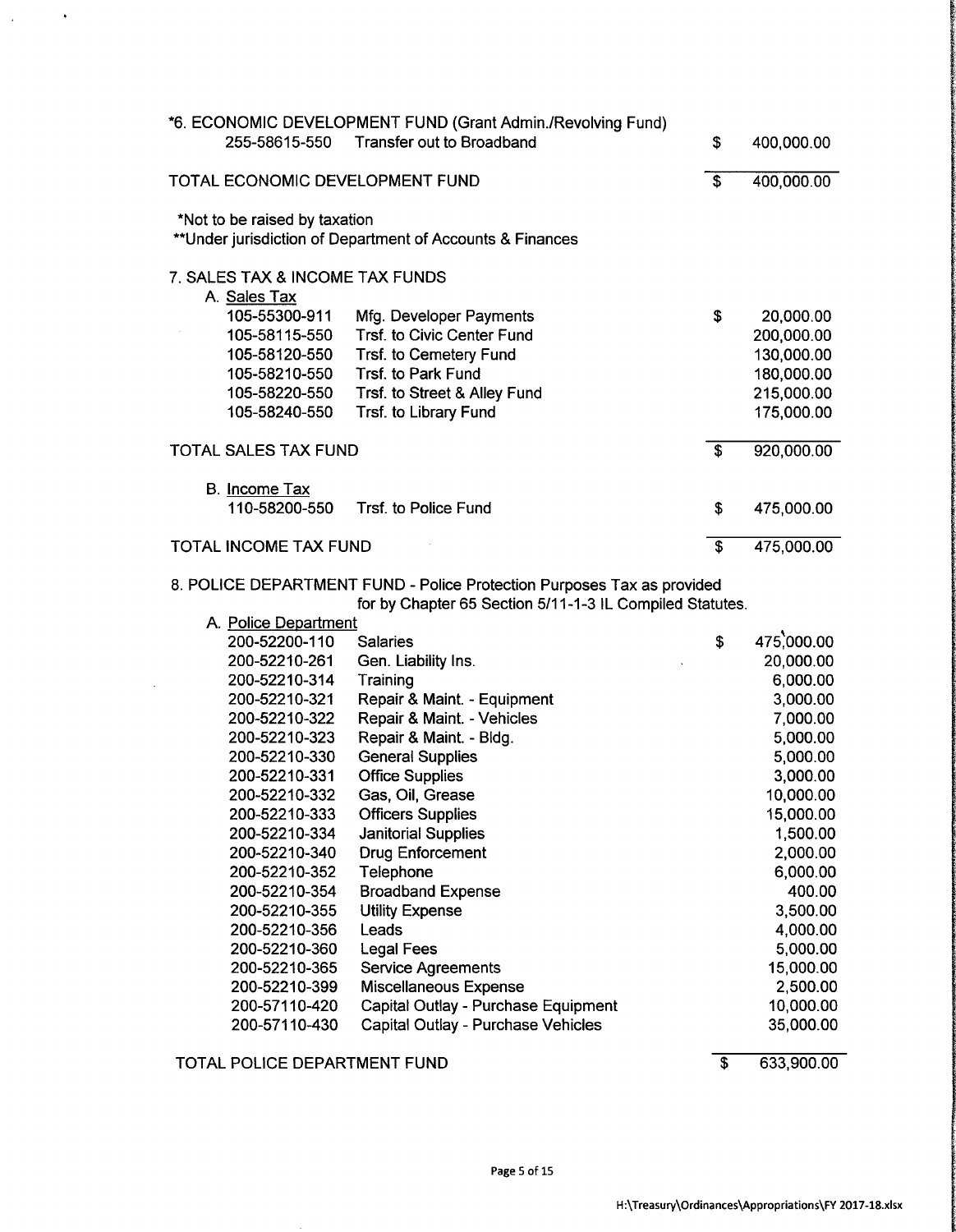## 9. GAS DEPARTMENT FUND

 $\mathcal{A}$ 

 $\bar{\alpha}$ 

| A. Gas Department<br>1. Production Expense |                                           |                         |              |
|--------------------------------------------|-------------------------------------------|-------------------------|--------------|
| 605-59307-000                              | <b>Gas Purchased</b>                      | \$                      | 1,700,000.00 |
|                                            | <b>Total Production Expense</b>           | \$                      | 1,700,000.00 |
| 2. Distribution Expense                    |                                           |                         |              |
| 605-59330-000                              | Supt. & Labor                             | \$                      | 287,500.00   |
| 605-59331-000                              | <b>Materials &amp; Supplies</b>           |                         | 32,000.00    |
| 605-59333-000                              | <b>Other Distribution Expense</b>         |                         | 2,500.00     |
| 605-59335-000                              | <b>Equipment Repair</b>                   |                         | 6,000.00     |
| 605-59336-000                              | Repair/Maintenance - Building             |                         | 5,000.00     |
|                                            | <b>Total Distribution Expense</b>         | \$                      | 333,000.00   |
| 3. General Expense                         |                                           |                         |              |
| 600-59371-000                              | <b>Bad Debt Expense</b>                   | \$                      | 10,000.00    |
| 605-59332-000                              | <b>Training &amp; Seminars</b>            |                         | 11,000.00    |
| 605-59340-000                              | <b>Broadband Expense</b>                  |                         | 400.00       |
| 605-59349-000                              | <b>Health Insurance</b>                   |                         | 70,000.00    |
| 605-59350-000                              | <b>Engineering Expense</b>                |                         | 10,000.00    |
| 605-59351-000                              | <b>Legal Fees</b>                         |                         | 10,000.00    |
| 605-59352-000                              | Insurance Expense                         |                         | 60,000.00    |
| 605-59354-000                              | Utility tax                               |                         | 70,000.00    |
| 605-59355-000                              | <b>Other General Expense</b>              |                         | 45,000.00    |
| 605-59355-332                              | Other General Expense - Gas, Oil, Grease  |                         | 15,000.00    |
| 605-59355-352                              | Other General Expense - Telephone         |                         | 3,000.00     |
| 605-59356-000                              | <b>Transfer to Retirement Fund</b>        |                         | 50,000.00    |
| 605-59376-000                              | <b>Support/Service Agreements</b>         |                         | 35,000.00    |
| 605-59377-000                              | <b>PSN/Electronic Payment Fees</b>        |                         | 10,000.00    |
|                                            | <b>Total General Expense</b>              | $\overline{\mathbf{s}}$ | 399,400.00   |
| 4. Other Expense                           |                                           |                         |              |
| 605-59381-000                              | Contributions to City of Sullivan         | \$                      | 740,000.00   |
| 605-59382-000                              | Mo. Co. CEFS-Interagency                  |                         | 15,000.00    |
| 605-59383-000                              | Contributions to the City - Municipal Tax |                         | 60,000.00    |
| 605-59385-000                              | <b>Utility Expense</b>                    |                         | 2,500.00     |
|                                            | <b>Total Other Expense</b>                | \$                      | 817,500.00   |
| 5. Deposits                                |                                           |                         |              |
| 605-22100                                  | <b>Customer Deposits</b>                  | \$                      | 16,000.00    |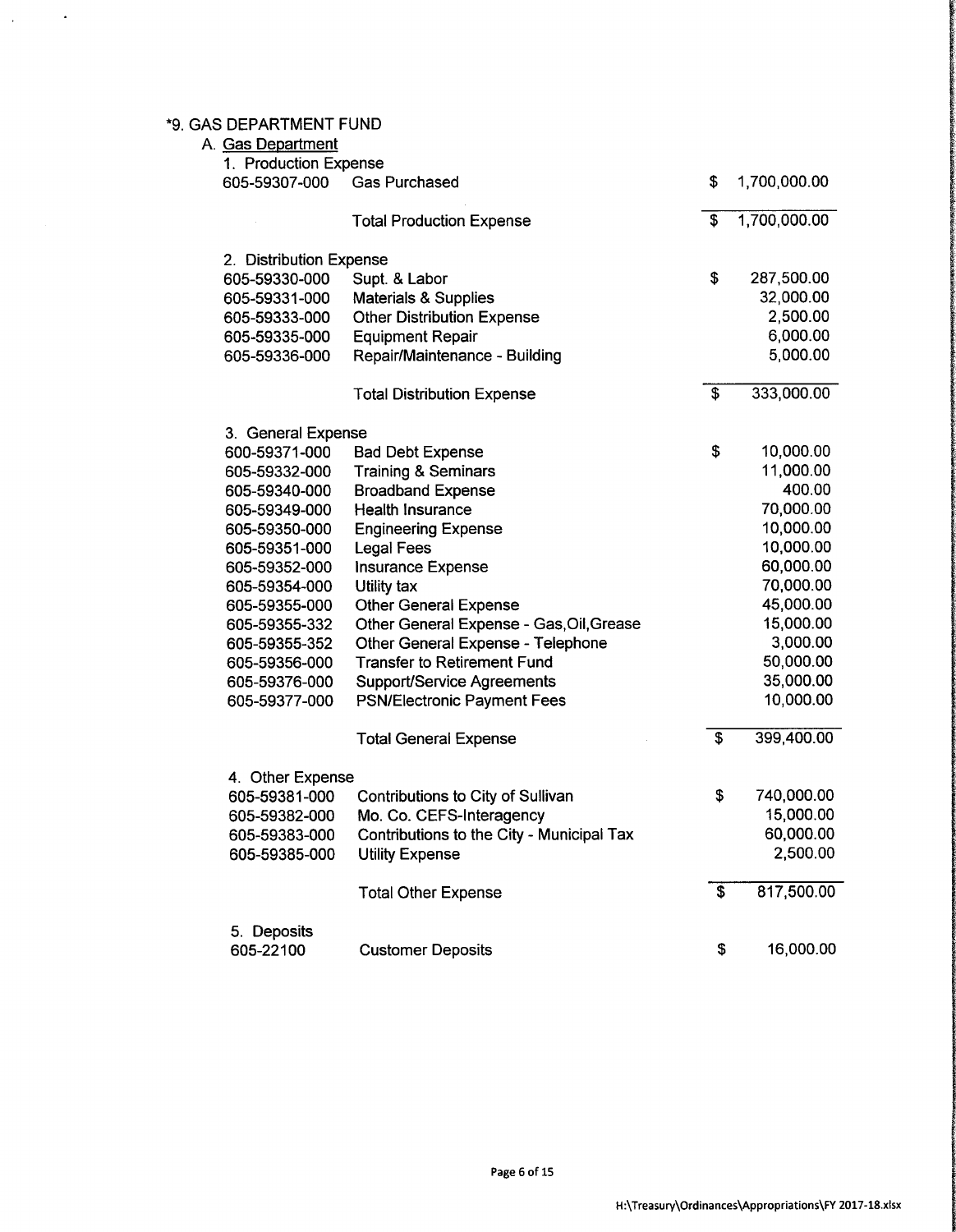| 6. Capital Expense            |                                         |              |              |
|-------------------------------|-----------------------------------------|--------------|--------------|
| 605-57110-422                 | <b>Distribution Plant Equipment</b>     | \$           | 50,000.00    |
| 605-57110-426                 | Geographic Information System Equipment |              | 15,000.00    |
| 605-57110-450                 | <b>Building</b>                         |              | 80,000.00    |
|                               |                                         |              |              |
|                               | <b>Total Capital Expense</b>            | $\mathbf{s}$ | 145,000.00   |
| TOTAL GAS DEPARTMENT FUND     |                                         | S            | 3,410,900.00 |
| *Not to be raised by taxation |                                         |              |              |
|                               |                                         |              |              |
| 10. CEMETERY DEPARTMENT FUND  |                                         |              |              |
| A. Cemetery Department        |                                         |              |              |
| 120-54201-110                 | Supt. - Salary                          | \$           | 35,000.00    |
| 120-54202-110                 | <b>Assistants - Salary</b>              |              | 92,000.00    |
| 120-54210-261                 | Gen. Liability Ins.                     |              | 7,000.00     |
| 120-54210-321                 | Repair & Maint. - Equip.                |              | 5,000.00     |
| 120-54210-322                 | Repair & Maint. - Vehicles              |              | 3,000.00     |
| 120-54210-323                 | Repair & Maint. - Bldg.                 |              | 15,000.00    |
| 120-54210-328                 | Repair & Maint. - Other                 |              | 2,000.00     |
| 120-54210-330                 | <b>General Supplies</b>                 |              | 10,500.00    |
| 120-54210-331                 | <b>Office Supplies</b>                  |              | 3,500.00     |
| 120-54210-332                 | Gas, Oil, Grease                        |              | 7,000.00     |
| 120-54210-334                 | Chemicals                               |              | 5,000.00     |
| 120-54210-340                 | <b>Broadband Expense</b>                |              | 400.00       |
| 120-54210-352                 | Telephone                               |              | 1,000.00     |
| 120-54210-355                 | <b>Utility Expense</b>                  |              | 2,000.00     |
| 120-54210-365                 | <b>Service Agreements</b>               |              | 3,000.00     |
| 120-54210-399                 | <b>Miscellaneous Expense</b>            |              | 500.00       |

### TOTAL CEMETERY DEPARTMENT FUND **3** 241,900.00

 $\ddot{\phantom{a}}$ 

## 11. LIBRARY DEPARTMENT FUND - City Public Library Tax as provided by

Chapter 75, Section 5/3-1,5/3-4, IL Compiled Statutes.

120-57110-420 Purchase - Equipment 20,000.00 120-57110-430 Purchase - Vehicles 30,000.00

| A. Library Department            |    |            |  |  |  |
|----------------------------------|----|------------|--|--|--|
| Librarian - Salary               | \$ | 45,000.00  |  |  |  |
| <b>Assistants - Salary</b>       |    | 127,000.00 |  |  |  |
| Gen. Liability Insurance         |    | 15,000.00  |  |  |  |
| Repair & Maint. - Equipment      |    | 2,500.00   |  |  |  |
| Repair & Maint. - Building       |    | 10,000.00  |  |  |  |
| Repairs & Maint - Lawn           |    | 750.00     |  |  |  |
| Repairs & Maint - Other (Carpet) |    | 2,000.00   |  |  |  |
| <b>Office Supplies</b>           |    | 2,500.00   |  |  |  |
| Postage                          |    | 600.00     |  |  |  |
| Telephone                        |    | 5,000.00   |  |  |  |
| Printing                         |    | 500.00     |  |  |  |
| <b>Utility Expense</b>           |    | 12,000.00  |  |  |  |
| Miscellaneous Expense            |    | 500.00     |  |  |  |
|                                  |    |            |  |  |  |

f`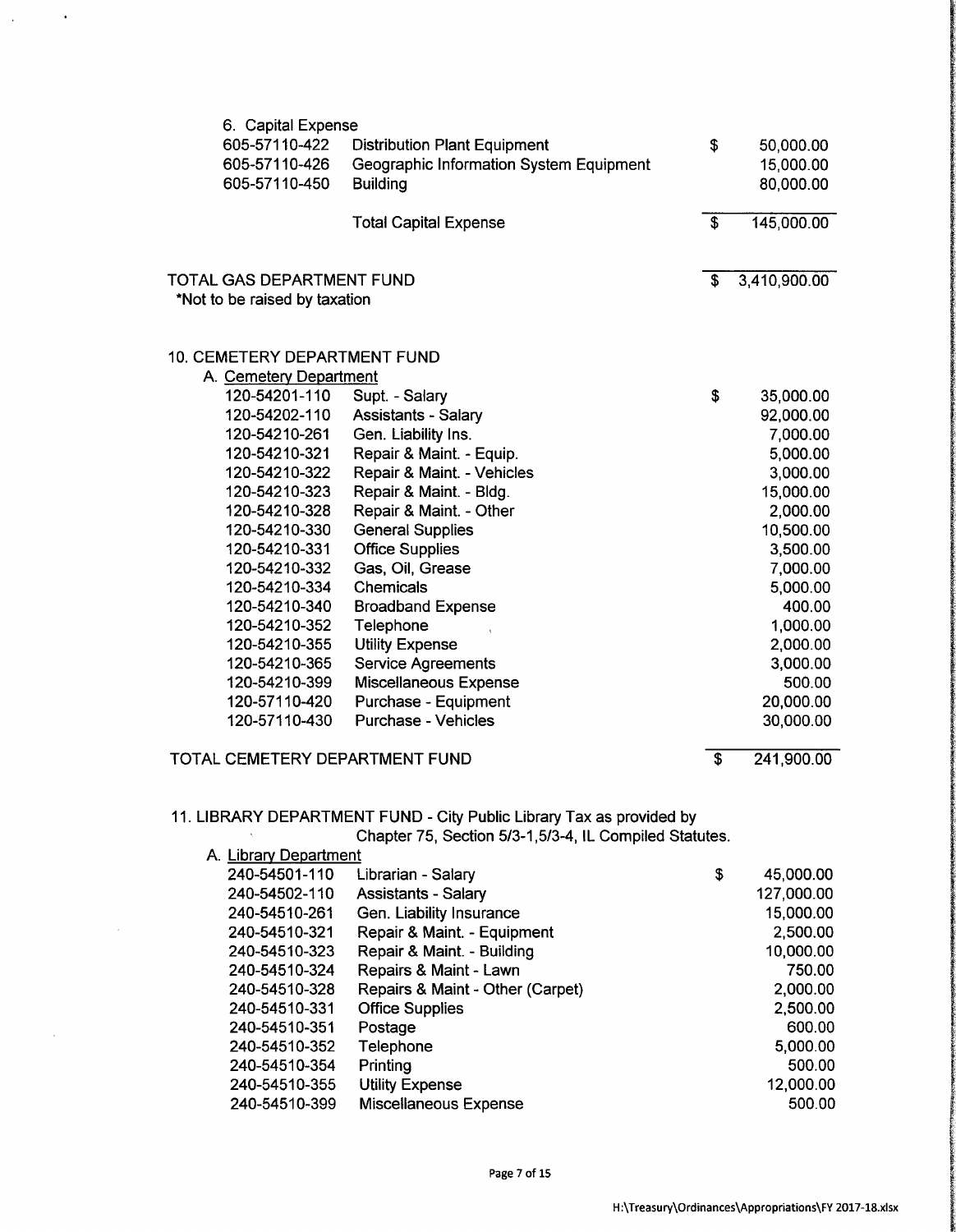| 240-54510-601                                  | Purchase Books - Adult                                                   |                         | 12,000.00       |
|------------------------------------------------|--------------------------------------------------------------------------|-------------------------|-----------------|
| 240-54510-602                                  | Audio/Visual - Adult                                                     |                         | 1,500.00        |
| 240-54510-603                                  | Periodicals/Mag - Adult                                                  |                         | 1,500.00        |
| 240-54510-604                                  | Purchase of Newspapers                                                   |                         | 1,500.00        |
| 240-54510-605                                  | <b>Copy Machine Expense</b>                                              |                         | 1,000.00        |
| 240-54510-606                                  | <b>IHLS/Database</b>                                                     |                         | 4,500.00        |
| 240-54510-607                                  | Library On The Go                                                        |                         | 5,000.00        |
| 240-54510-608                                  | <b>Janitorial Expense</b>                                                |                         | 1,200.00        |
| 240-54510-609                                  | Contingencies                                                            |                         | 2,000.00        |
| 240-54510-610                                  | Programs/Services - Adult                                                |                         | 750.00          |
| 240-54510-611                                  | <b>Workshops/Meetings</b>                                                |                         | 1,000.00        |
| 240-54510-613                                  | Appropriated Expenditures - Memorials/Donations                          |                         | 2,500.00        |
| 240-54510-614                                  | <b>Professional Dues</b>                                                 |                         | 500.00          |
| 240-54510-615                                  | Purchase of Books - Children                                             |                         | 6,000.00        |
| 240-54510-616                                  | Purch Audio/Video Material-Children                                      |                         | 800.00          |
| 240-54510-617                                  | Purchase of Periodicals - Children                                       |                         | 300.00          |
| 240-54510-618                                  | Programs & Services - Children                                           |                         | 1,500.00        |
| 240-54510-619                                  | Workshops & Meetings - Children                                          |                         | 200.00          |
| 240-54510-620                                  | <b>Reference Material</b>                                                |                         | 2,500.00        |
| 240-54510-622                                  | <b>Appropriated Expenditures - Grants</b>                                |                         | 7,500.00        |
| 240-54510-623                                  | Appropriated Expenditures - Reimbursements                               |                         | 1,500.00        |
| 240-54510-625                                  | Purchase of Books - Young Adults                                         |                         | 2,500.00        |
| <b>TOTAL LIBRARY FUND</b>                      |                                                                          | \$                      | 281,100.00      |
|                                                | 12. RETIREMENT FUND To provide for the Operation of a Retirement         |                         |                 |
|                                                | Benefit Fund for the benefit of certain officers and employees and their |                         |                 |
|                                                | Beneficiaries as provided for by Chapter 40, Section 5/7-171, Section    |                         |                 |
|                                                | 5/21-110.0 and Chapter 65, Section 5/21-110 of the IL Compiled Statutes. |                         |                 |
| A. Retirement Fund                             |                                                                          |                         |                 |
| 225-51630-220                                  | Retirement                                                               | \$                      | 380,000.00      |
| 225-51630-221                                  | <b>Social Security</b>                                                   |                         | 210,000.00      |
| <b>TOTAL RETIREMENT FUND</b>                   |                                                                          | $\overline{\mathbf{s}}$ | 590,000.00      |
|                                                |                                                                          |                         |                 |
| <u>TOTAL APPROPRIATION, DEPT. OF THE MAYOR</u> |                                                                          |                         | \$13,899,300.00 |
|                                                |                                                                          |                         |                 |
| DEPARTMENT OF ACCOUNTS AND FINANCES:           |                                                                          |                         |                 |
| 1. FISCAL DEPARTMENT                           |                                                                          |                         |                 |
| A. Street Improvement Bond Fund                |                                                                          |                         |                 |
| 1. Retirement of Bonds                         |                                                                          |                         |                 |
| 245-56100-900                                  | <b>Bond Principal Payment</b>                                            | \$                      | 50,000.00       |
| 2. Interest, General Bonds                     |                                                                          |                         |                 |
| 245-56100-901                                  | <b>Bond Interest Payment</b>                                             |                         | 500.00          |
| TOTAL FISCAL DEPARTMENT                        |                                                                          | \$                      | 50,500.00       |

 $\sim$   $\sim$ 

 $\Delta \phi = 0.001$ 

 $\sim$ 

4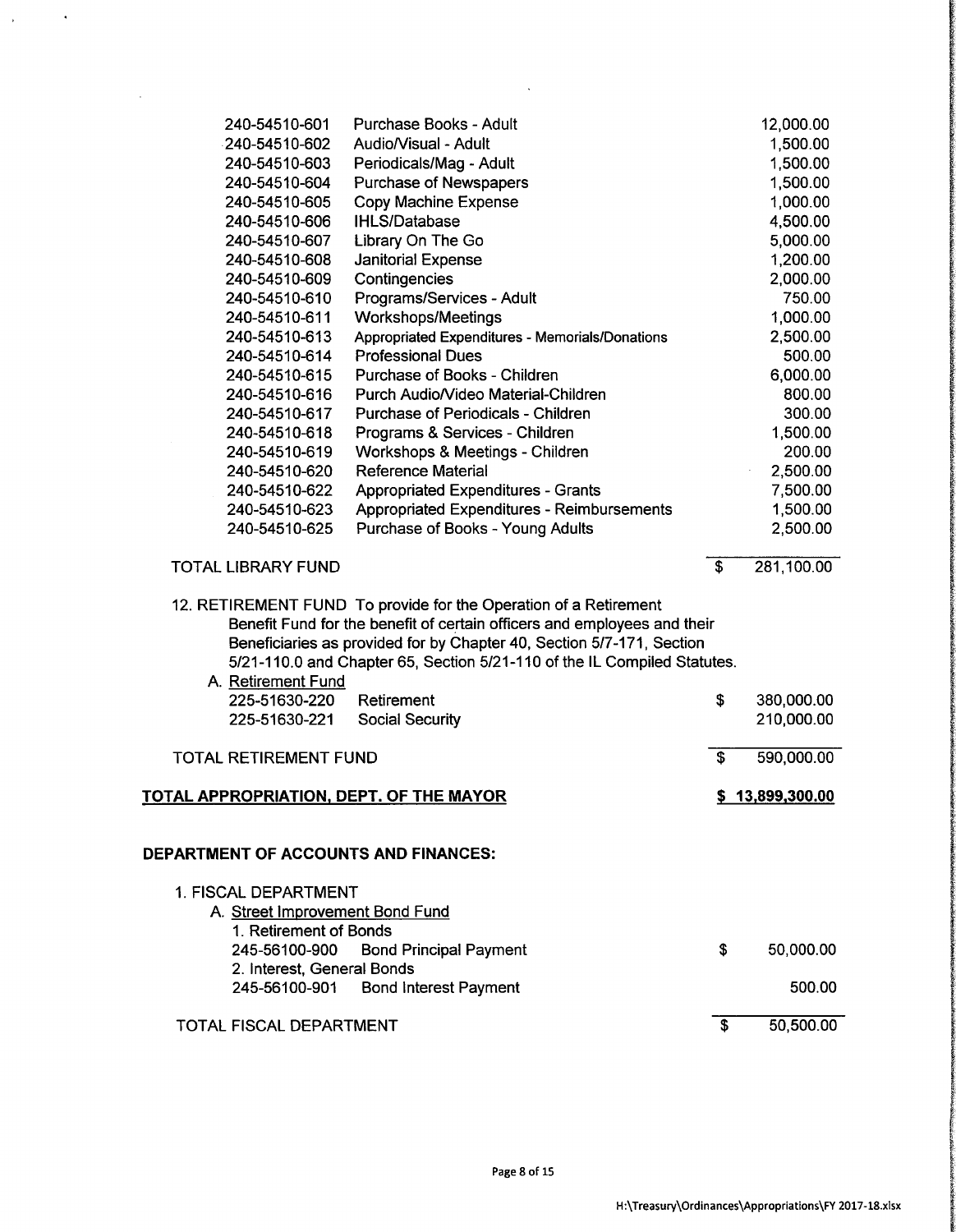## 2. PARK DEPARTMENT FUND

 $\bar{\boldsymbol{\cdot} }$ 

 $\ddot{\phantom{1}}$ 

| A. Park Department               |                                                                                                                                                                                        |    |            |
|----------------------------------|----------------------------------------------------------------------------------------------------------------------------------------------------------------------------------------|----|------------|
| 210-54300-110                    | <b>Salaries</b>                                                                                                                                                                        | \$ | 165,000.00 |
| 210-54310-261                    | Gen. Liability Insurance                                                                                                                                                               |    | 10,500.00  |
| 210-54310-321                    | Repair & Maint. - Equipment                                                                                                                                                            |    | 6,500.00   |
| 210-54310-322                    | Repair & Maint. - Vehicles                                                                                                                                                             |    | 5,500.00   |
| 210-54310-323                    | Repair & Maint. - Building                                                                                                                                                             |    | 7,000.00   |
| 210-54310-328                    | Repair & Maint. - Other                                                                                                                                                                |    | 11,000.00  |
| 210-54310-330                    | <b>General Supplies</b>                                                                                                                                                                |    | 15,000.00  |
| 210-54310-331                    | <b>Office Supplies</b>                                                                                                                                                                 |    | 500.00     |
| 210-54310-332                    | Gas, Oil, Grease                                                                                                                                                                       |    | 9,000.00   |
| 210-54310-334                    | Chemicals                                                                                                                                                                              |    | 4,000.00   |
| 210-54310-340                    | <b>Broadband Expense</b>                                                                                                                                                               |    | 400.00     |
| 210-54310-352                    | Telephone                                                                                                                                                                              |    | 1,000.00   |
| 210-54310-355                    | <b>Utility Expense</b>                                                                                                                                                                 |    | 9,500.00   |
| 210-54310-365                    | <b>Service Agreements</b>                                                                                                                                                              |    | 5,000.00   |
| 210-54310-395                    | Trees, Plants                                                                                                                                                                          |    | 4,000.00   |
| 210-54310-399                    | Miscellaneous Exp.                                                                                                                                                                     |    | 500.00     |
| 210-54310-400                    | <b>Christmas Decorations</b>                                                                                                                                                           |    | 4,000.00   |
| 210-57110-420                    | Capital Outlay - Purchase Equipment                                                                                                                                                    |    | 15,000.00  |
| 210-57110-440                    | Capital Outlay - Land                                                                                                                                                                  |    | 50,000.00  |
| TOTAL PARK DEPARTMENT FUND       |                                                                                                                                                                                        | \$ | 323,400.00 |
| A. Recreation Department         | 3. RECREATION DEPARTMENT FUND - For Maintenance of Playground<br>and Recreation system, as provided for by Chapter 65 Sections<br>5/11-95-7 and 5/11-95-8 of the IL Compiled Statutes. |    |            |
| 215-54400-110                    | <b>Salaries</b>                                                                                                                                                                        | \$ | 8,500.00   |
| 215-54410-330                    | <b>General Supplies</b>                                                                                                                                                                |    | 2,500.00   |
| 215-54410-399                    | <b>Miscellaneous Expense</b>                                                                                                                                                           |    | 2,500.00   |
| TOTAL RECREATION DEPARTMENT FUND |                                                                                                                                                                                        | S  | 13,500.00  |
| A. Civic Center                  | *4. CIVIC CENTER DEPARTMENT FUND - For the maintenance of the<br>Civic Center Municipal Recreation Building.                                                                           |    |            |
| 115-54101-110                    | Director - Salary                                                                                                                                                                      | \$ | 56,000.00  |
| 115-54103-110                    | <b>Assistants - Salary</b>                                                                                                                                                             |    | 58,000.00  |
| 115-54104-110                    | <b>Custodians - Salary</b>                                                                                                                                                             |    | 80,000.00  |
| 115-54110-261                    | Gen. Liability Insurance                                                                                                                                                               |    | 42,500.00  |
| 115-54110-316                    | Publications                                                                                                                                                                           |    | 500.00     |
| 115-54110-321                    | Repairs & Maint - Equipment                                                                                                                                                            |    | 10,000.00  |
| 115-54110-323                    | Repairs & Maint. - Building                                                                                                                                                            |    | 25,000.00  |
| 115-54110-328                    | Repair & Maint. - Other                                                                                                                                                                |    | 1,000.00   |
| 115-54110-330                    | <b>General Supplies</b>                                                                                                                                                                |    | 25,000.00  |
| 115-54110-331                    | <b>Office Supplies</b>                                                                                                                                                                 |    | 4,000.00   |
| 115-54110-340                    | <b>Broadband Expense</b>                                                                                                                                                               |    | 400.00     |
| 115-54110-352                    | Telephone                                                                                                                                                                              |    | 1,000.00   |
| 115-54110-355                    | <b>Utility Expense</b>                                                                                                                                                                 |    | 95,000.00  |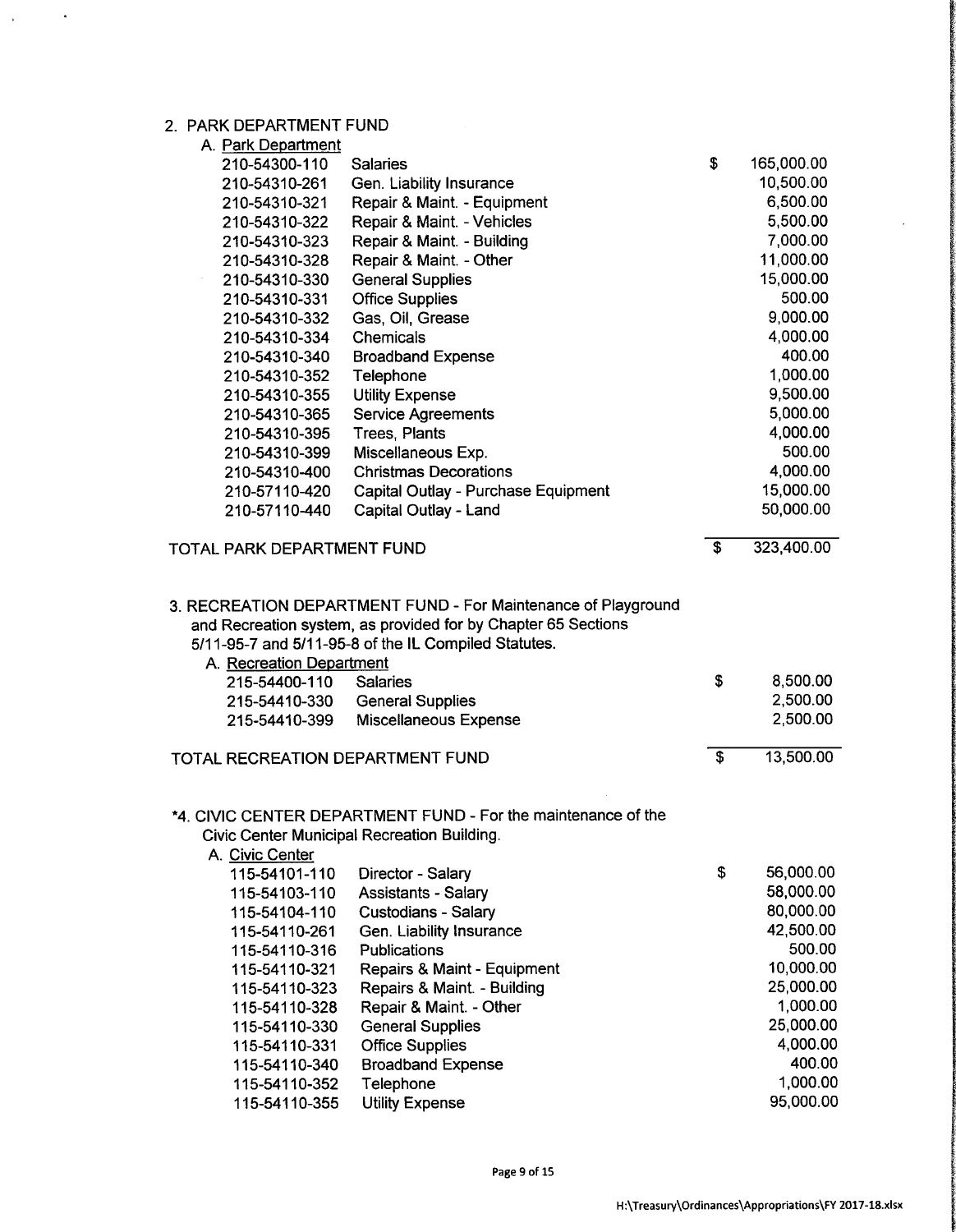| 115-54110-365                      | <b>Service Agreements</b>                                  |                           | 3,500.00     |
|------------------------------------|------------------------------------------------------------|---------------------------|--------------|
| 115-54110-366                      | Advertising                                                |                           | 800.00       |
| 115-54110-399                      | <b>Miscellaneous Expenses</b>                              |                           | 5,000.00     |
| 115-57110-420                      | Capital Outlay - Purchase Equip.                           |                           | 15,000.00    |
| TOTAL CIVIC CENTER DEPARTMENT FUND |                                                            | \$                        | 422,700.00   |
| *Not to be raised by taxation      |                                                            |                           |              |
|                                    | <u>TOTAL APPROPRIATION, DEPT. OF ACCOUNTS AND FINANCES</u> | \$                        | 810,100.00   |
|                                    |                                                            |                           |              |
| DEPARTMENT OF PUBLIC PROPERTY:     |                                                            |                           |              |
| *1. ELECTRIC DEPARTMENT FUND       |                                                            |                           |              |
| <b>Electric Department</b>         |                                                            |                           |              |
| A. 1. Production Expense           |                                                            |                           |              |
| 600-59101-000                      | Supt. & Labor                                              | \$                        | 285,000.00   |
| 600-59102-000                      | <b>Fuel For Power Generation</b>                           |                           | 125,000.00   |
| 600-59103-000                      | Lube Oil For Power Generation                              |                           | 35,000.00    |
| 600-59104-000                      | <b>Light Plant Repairs</b>                                 |                           | 50,000.00    |
| 600-59105-000                      | Supplies & Expense                                         |                           | 40,000.00    |
| 600-59106-000                      | <b>Purchased Power</b>                                     |                           | 5,650,000.00 |
|                                    | <b>Total Production Expense</b>                            | \$                        | 6,185,000.00 |
| 2. Distribution Expense            |                                                            |                           |              |
| 600-59130-000                      | Supt. & Labor                                              | \$                        | 300,000.00   |
| 600-59131-000                      | <b>Materials &amp; Supplies</b>                            |                           | 275,000.00   |
| 600-59132-000                      | <b>Training &amp; Seminars</b>                             |                           | 25,000.00    |
| 600-59133-000                      | <b>Other Distribution Expense</b>                          |                           | 50,000.00    |
| 600-59134-000                      | P.C.B. Removal                                             |                           | 1,000.00     |
|                                    | <b>Total Distribution Expense</b>                          | $\overline{\mathbf{s}}$   | 651,000.00   |
| 3. General Expense                 |                                                            |                           |              |
| 600-59110-323                      | Repair/Maint - Building                                    | \$                        | 3,500.00     |
| 600-59140-000                      | <b>Broadband Expense</b>                                   |                           | 400.00       |
| 600-59149-000                      | Heath Insurance                                            |                           | 160,000.00   |
| 600-59150-000                      | Engineering                                                |                           | 60,000.00    |
| 600-59152-000                      | <b>Insurance Expense</b>                                   |                           | 170,000.00   |
| 600-59153-000                      | Rent                                                       |                           | 7,500.00     |
| 600-59154-000                      | <b>Excise Tax</b>                                          |                           | 215,000.00   |
| 600-59155-000                      | <b>Other General Expense</b>                               |                           | 80,000.00    |
| 600-59155-332                      | Other General Exp. - Gas, Oil, Grease                      |                           | 45,000.00    |
| 600-59155-352                      | Other General Exp. - Telephone                             |                           | 3,500.00     |
| 600-59156-000                      | <b>Transfer To Retirement Fund</b>                         |                           | 50,000.00    |
|                                    | <b>Total General Expense</b>                               | $\overline{\mathfrak{s}}$ | 794,900.00   |

 $\langle \rangle$ 

 $\ddot{\phantom{0}}$ 

 $\hat{\mathcal{A}}$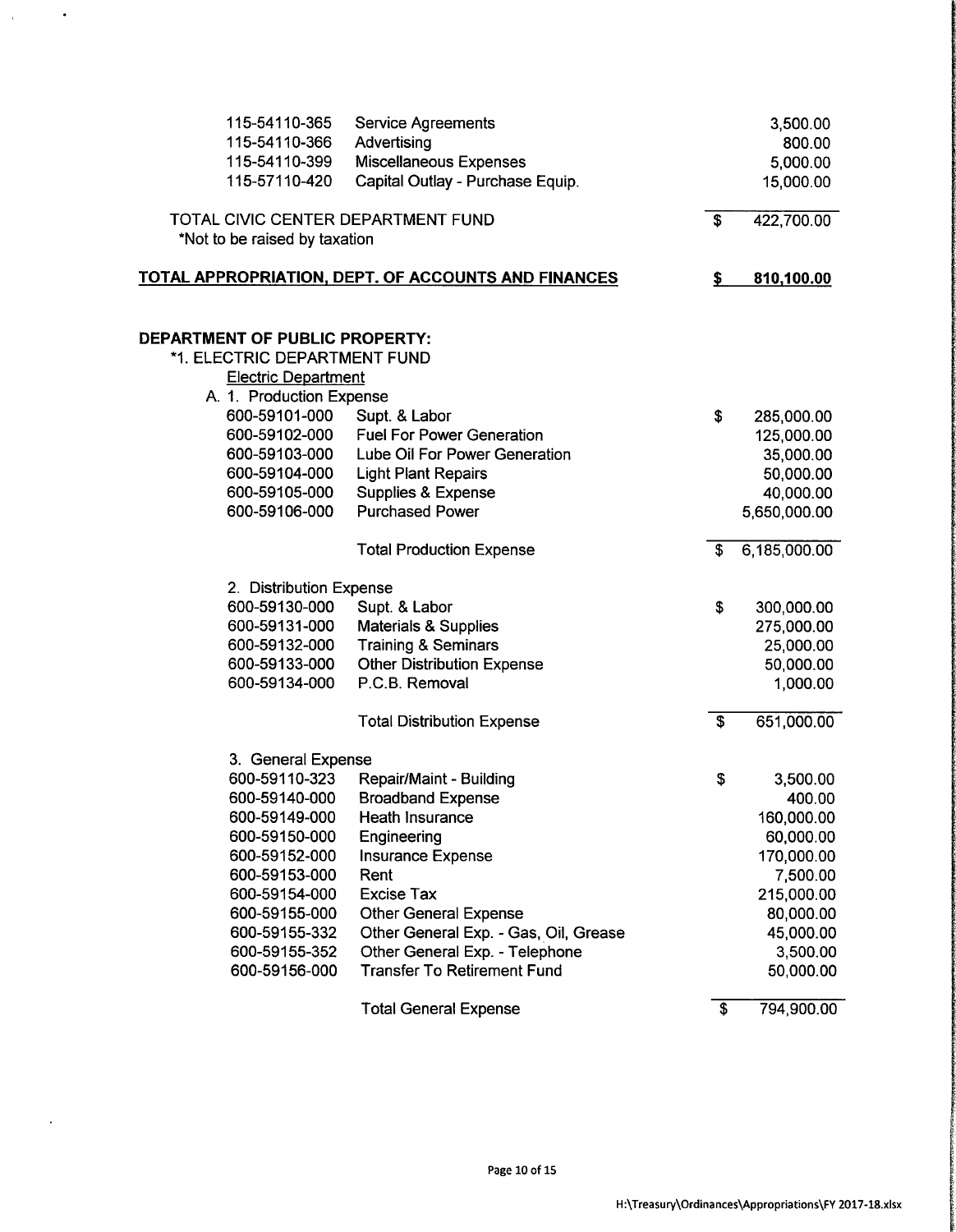| 4. Other Expense               |                                                    |                         |                |
|--------------------------------|----------------------------------------------------|-------------------------|----------------|
| 600-59151-000                  | <b>Legal Fees</b>                                  | \$                      | 15,000.00      |
| 600-59157-000                  | Dues & Subscriptions                               |                         | 1,000.00       |
| 600-59170-000                  | <b>Bad Debt Expense</b>                            |                         | 10,000.00      |
| 600-59176-000                  | Support/Service Agreements                         |                         | 350,000.00     |
| 600-59177-000                  | <b>PSN/Electronic Payment Fees</b>                 |                         | 10,000.00      |
| 600-59181-000                  | Contributions to the City                          |                         | 675,000.00     |
| 600-59182-000                  | Mo. Co. CEFS-Inter Agency                          |                         | 15,000.00      |
| 600-59183-000                  | Contribution to the City - Municipal Tax           |                         | 135,000.00     |
| 600-59185-000                  | <b>Utility Expense</b>                             |                         | 4,000.00       |
| 600-59199-000                  | <b>Storm Recovery Expense</b>                      |                         | 25,000.00      |
|                                | <b>Total Other Expense</b>                         | \$                      | 1,240,000.00   |
| 5. Deposits                    |                                                    |                         |                |
| 600-22100-000                  | <b>Customer Deposits</b>                           | \$                      | 22,000.00      |
| 6. Capital Expense             |                                                    |                         |                |
| 600-57110-421                  | <b>Production Plant Equipment</b>                  | \$                      | 200,000.00     |
| 600-57110-422                  | <b>Distribution Plant Equipment</b>                |                         | 100,000.00     |
| 600-57110-423                  | <b>General Plant Equipment</b>                     |                         | 35,000.00      |
| 600-57110-424                  | <b>Power Plant Equipment</b>                       |                         | 50,000.00      |
| 600-57110-425                  | <b>Broadband Equipment</b>                         |                         | 10,000.00      |
| 600-57110-426                  | Geographic Information System Equipment            |                         | 15,000.00      |
| 600-57110-427                  | <b>Distribution System</b>                         |                         | 175,000.00     |
|                                | <b>Total Capital Expense</b>                       | \$                      | 585,000.00     |
| TOTAL ELECTRIC DEPARTMENT FUND |                                                    | \$                      | 9,477,900.00   |
| *Not to be raised by taxation  |                                                    |                         |                |
| *2. BROADBAND FUND             |                                                    |                         |                |
| A. Broadband Fund              |                                                    |                         |                |
| 615-57110-425                  | Equipment                                          | \$                      | 10,000.00      |
| 615-59155-000                  | <b>Other General Expense</b>                       |                         | 125,000.00     |
| 615-59175-000                  | <b>Consulting Fees</b>                             |                         | 3,000.00       |
| 615-59176-000                  | Support/Service Agreements                         |                         | 3,000.00       |
| 615-59331-000                  | <b>Materials &amp; Supplies</b>                    |                         | 3,000.00       |
| TOTAL BROADBAND FUND           |                                                    | $\overline{\mathbf{s}}$ | 144,000.00     |
| *Not to be raised by taxation  |                                                    |                         |                |
|                                | TOTAL APPROPRIATION, DEPARTMENT OF PUBLIC PROPERTY |                         | \$9,621,900.00 |

 $\sim$   $\sim$ 

 $\mathcal{A}^{\text{max}}$ 

 $\bar{\mathcal{A}}$ 

**TOOPOOT**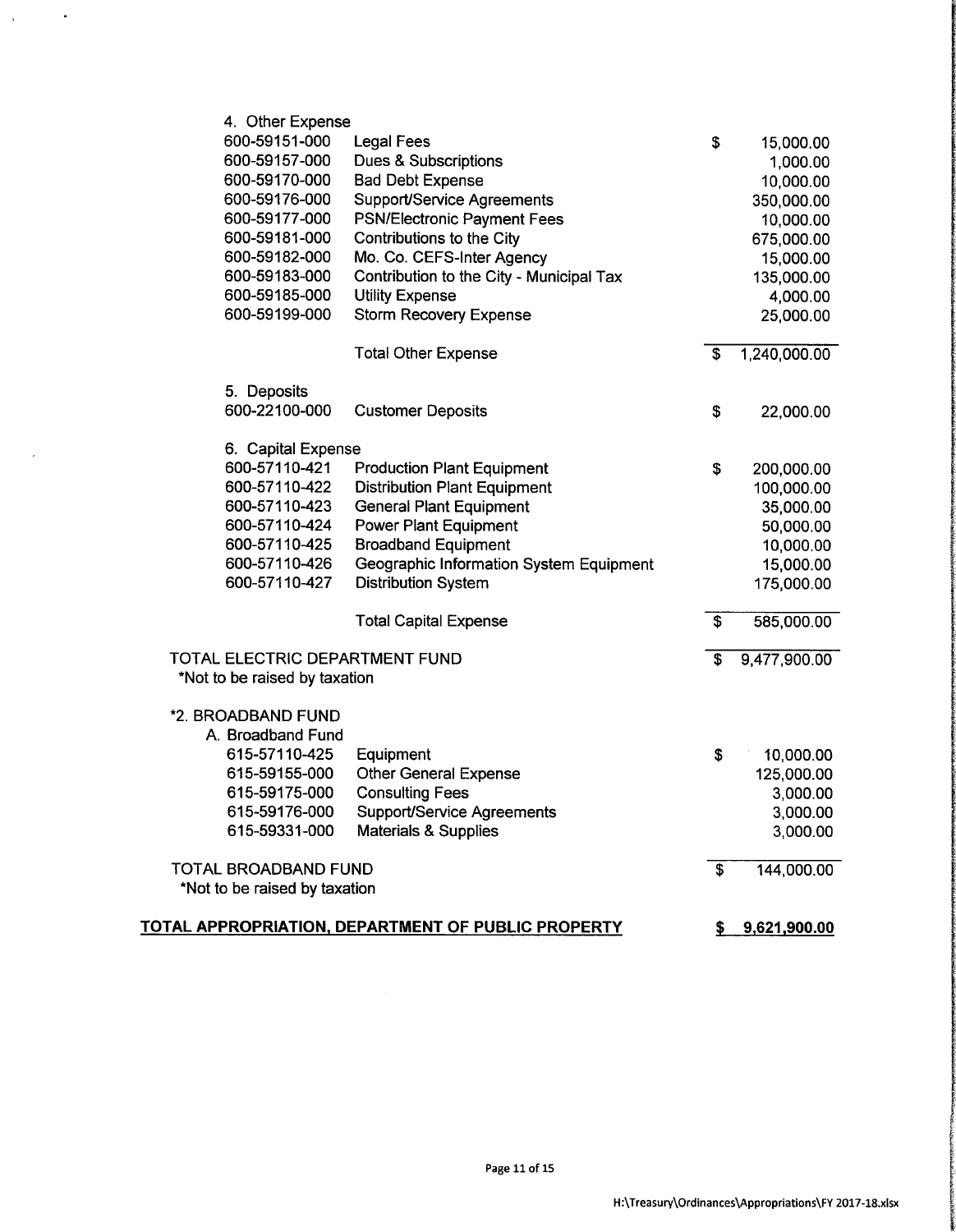## DEPARTMENT OF PUBLIC HEALTH & SAFETY:

 $\hat{\mathbf{r}}$ 

 $\bar{1}$ 

| A. Water & Sewer Department | 1. WATER & SEWER DEPARTMENT FUND            |                  |
|-----------------------------|---------------------------------------------|------------------|
| 1. Notes Payable            |                                             |                  |
| 610-27013                   | Note Payable - WTP IEPA Loan 2014           | \$<br>35,000.00  |
| 610-27104                   | Note Payable - WWTP IEPA Loan 2014          | \$<br>68,000.00  |
| 2. Interest Expense         |                                             |                  |
| 610-59680-000               | <b>Interest Expense</b>                     | \$<br>50,000.00  |
| 3. Production Expense       |                                             |                  |
| 610-59600-000               | Water Plant - Labor                         | \$<br>260,000.00 |
| 610-59620-000               | <b>Water Plant - Repairs</b>                | 75,000.00        |
| 610-59626-000               | <b>Water Plant - Vehicle Repairs</b>        | 3,500.00         |
| 610-59630-000               | <b>Water Plant - Supplies</b>               | 6,500.00         |
| 610-59635-000               | <b>Water Plant - Other Expenses</b>         | 6,000.00         |
| 610-59641-000               | <b>Water Plant - Chemicals</b>              | 215,000.00       |
| 610-59642-000               | <b>Water Plant - Education</b>              | 3,000.00         |
|                             |                                             |                  |
|                             | <b>Total Production Expense</b>             | \$<br>569,000.00 |
| 4. Collection Expense       |                                             |                  |
| 610-59650-000               | Sewer Plant - Chemicals                     | \$<br>50,000.00  |
| 610-59651-000               | Sewer Plant - Labor                         | 140,000.00       |
| 610-59652-000               | <b>Sewer Plant - Repairs</b>                | 250,000.00       |
| 610-59653-000               | Sewer Plant - Supplies                      | 20,000.00        |
| 610-59655-000               | Sewer Plant - Vehicle Repairs               | 25,000.00        |
| 610-59656-000               | Sewer Plant - Other Expenses                | 15,000.00        |
| 610-59658-000               | Sewer Plant/Distribution - Education        | 3,000.00         |
|                             | <b>Total Collection Expense</b>             | \$<br>503,000.00 |
| 5. General Expense          |                                             |                  |
| 610-59640-000               | <b>Broadband - Water Plant</b>              | \$<br>400.00     |
| 610-59659-000               | <b>Broadband - Sewer Plant</b>              | 400.00           |
| 610-59660-000               | <b>W&amp;S Distribution - Labor</b>         | 225,000.00       |
| 610-59661-000               | <b>W&amp;S Distribution - Materials</b>     | 65,000.00        |
| 610-59662-000               | <b>W&amp;S Distribution - Other Expense</b> | 65,000.00        |
| 610-59671-000               | <b>Bad Debt Expense</b>                     | 10,000.00        |
| 610-59675-000               | Water - Support/Service Agreements          | 22,500.00        |
| 610-59676-000               | Sewer - Support/Service Agreements          | 22,500.00        |
| 610-59677-000               | <b>PSN/Electronic Payment Fees</b>          | 10,000.00        |
| 610-59686-000               | Water - Health Insurance                    | 75,000.00        |
| 610-59687-000               | Sewer - Health Insurance                    | 100,000.00       |
| 610-59690-000               | Water - Engineering                         | 8,000.00         |
| 610-59691-000               | Sewer - Engineering                         | 12,000.00        |
| 610-59692-000               | Water - Insurance                           | 50,000.00        |
| 610-59693-000               | Sewer - Insurance                           | 50,000.00        |
| 610-59695-000               | <b>Water - General Expense</b>              | 10,000.00        |

r<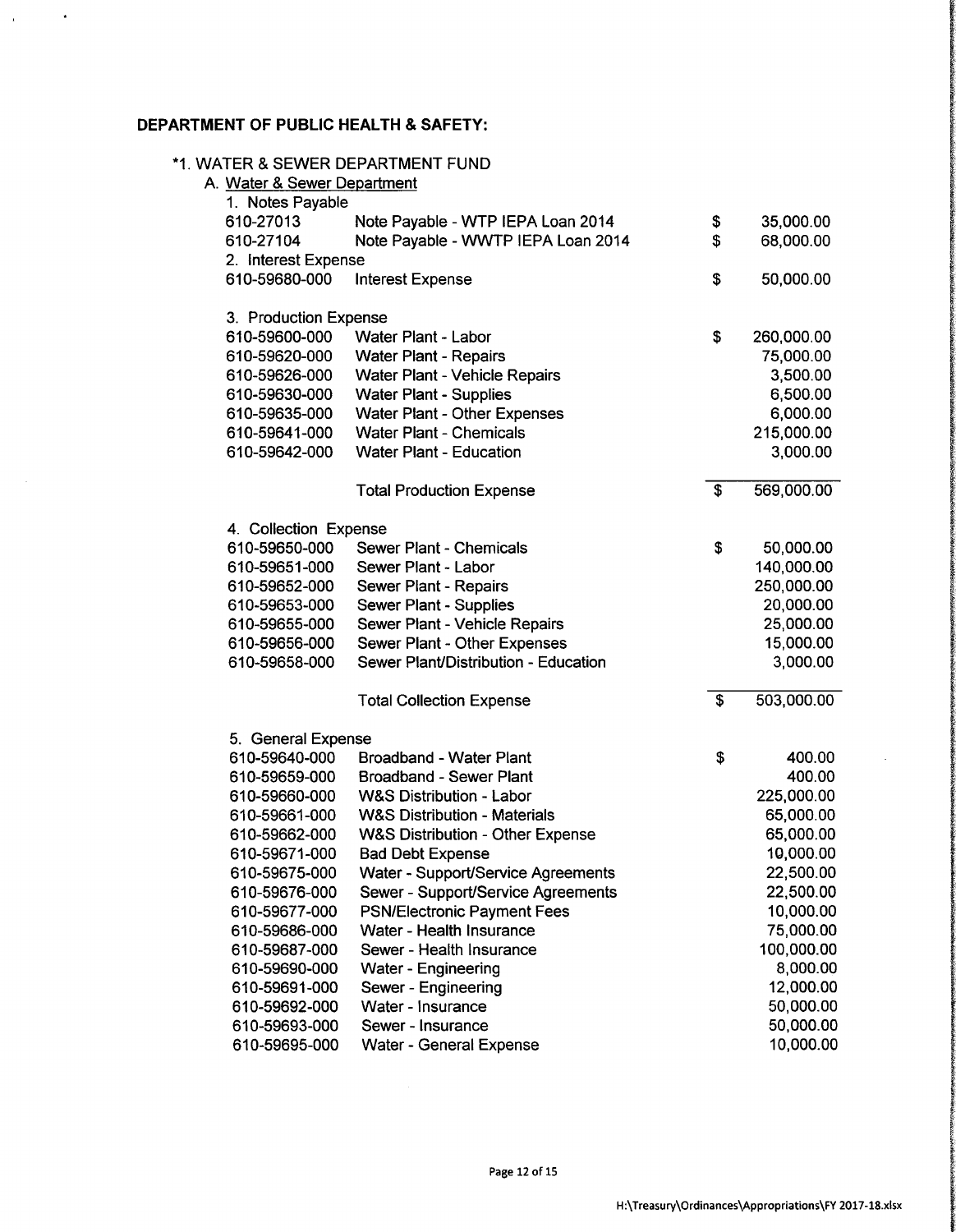| 610-59695-332                     | Water - Gen. Exp. - Gas, Oil, Grease                            |    | 6,000.00     |
|-----------------------------------|-----------------------------------------------------------------|----|--------------|
| 610-59695-352                     | Water - Gen. Exp. - Telephone                                   |    | 3,000.00     |
| 610-59696-000                     | Sewer - General Expense                                         |    | 8,000.00     |
| 610-59696-332                     | Sewer - Gen. Exp. - Gas, Oil, Grease                            |    | 35,000.00    |
| 610-59696-352                     | Sewer - Gen. Exp. - Telephone                                   |    | 2,000.00     |
|                                   | <b>Total General Expense</b>                                    | \$ | 779,800.00   |
|                                   |                                                                 |    |              |
| 6. Other Expense<br>610-59681-000 | Water - Contribution to the City                                | \$ | 50,000.00    |
| 610-59682-000                     | Sewer - Contribution to the City                                |    | 50,000.00    |
| 610-59685-000                     | <b>Utility Expense</b>                                          |    | 95,000.00    |
|                                   |                                                                 |    |              |
|                                   | <b>Total Other Expense</b>                                      | \$ | 195,000.00   |
| 7. Deposits                       |                                                                 |    |              |
| 610-22100                         | <b>Customer Deposits</b>                                        | \$ | 15,000.00    |
| 8. Capital Expense                |                                                                 |    |              |
| 610-57110-421                     | <b>Production Plant Equipment</b>                               | \$ | 30,000.00    |
| 610-57110-422                     | <b>Distribution Plant Equipment</b>                             |    | 50,000.00    |
| 610-57110-423<br>۸                | <b>General Plant Equipment</b>                                  |    | 10,000.00    |
| 610-57110-424                     | Hydrants, Valves & Water Dist.                                  |    | 100,000.00   |
| 610-57110-426                     | Geographic Information System Equipment                         |    | 15,000.00    |
| 610-57110-470                     | Sewer Improvements                                              |    | 675,000.00   |
| 610-57110-480                     | Water Tower Work In Progress                                    |    | 10,000.00    |
| 610-57110-491                     | <b>Construction in Progress</b>                                 |    | 250,000.00   |
|                                   | <b>Total Capital Expense</b>                                    | £. | 1,140,000.00 |
|                                   | TOTAL WATER & SEWER DEPTARTMENT FUND                            | \$ | 3,354,800.00 |
| *Not to be raised by taxation     |                                                                 |    |              |
|                                   | <b>TOTAL APPROPRIATION, DEPT. OF PUBLIC HEALTH &amp; SAFETY</b> | 5  | 3,354,800.00 |
|                                   |                                                                 |    |              |
| DEPARTMENT OF STREETS & ALLEYS:   |                                                                 |    |              |
|                                   | 1. STREET & ALLEY DEPARTMENT FUND                               |    |              |
| A. Street & Alley Department      |                                                                 |    |              |
| 220-53100-261                     | Gen. Liability Insurance                                        | \$ | 20,000.00    |
| 220-53100-321                     | Repair & Maint. - Equipment                                     |    | 25,000.00    |
| 220-53100-322                     | Repair & Maint. - Vehicles                                      |    | 10,000.00    |
| 220-53100-323                     | Repair & Maint. - Building                                      |    | 5,500.00     |
| 220-53100-328                     | Repair & Maint. - Other                                         |    | 5,000.00     |
| 220-53100-330                     | <b>General Supplies</b>                                         |    | 8,000.00     |
| 220-53100-331                     | <b>Office Supplies</b>                                          |    | 2,000.00     |
| 220-53100-332                     | Gas, Oil, Grease                                                |    | 20,000.00    |
| 220-53100-333                     | Training                                                        |    | 2,000.00     |
| 220-53100-334                     | Hand Tools & Small Equipment                                    |    | 2,500.00     |
| 220-53100-335                     | <b>Sign Materials</b>                                           |    | 2,500.00     |
| 220-53100-340                     | <b>Broadband Expense</b>                                        |    | 400.00       |

 $\Delta \phi = 0.04$ 

 $\sim$ 

ł *the control*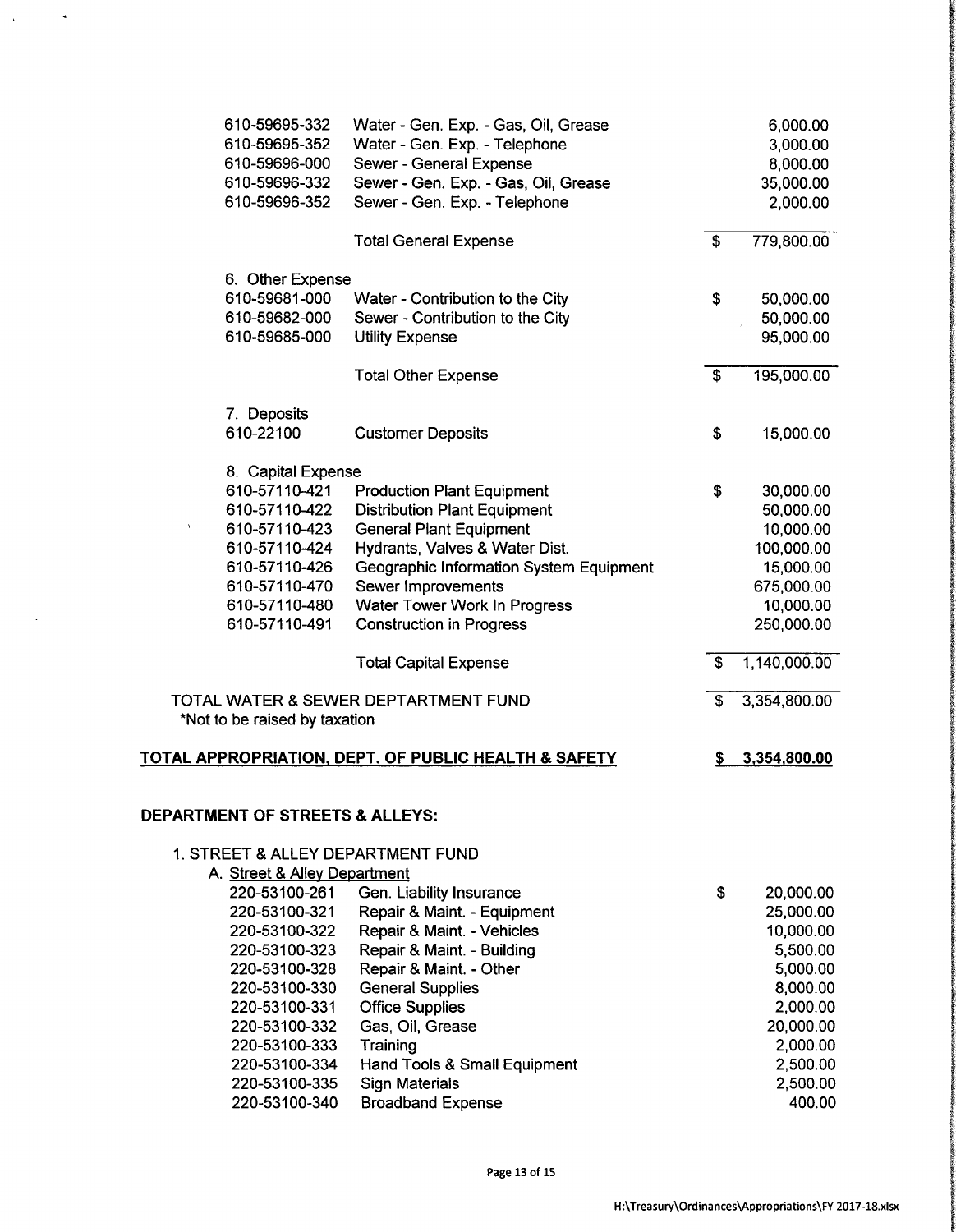| 220-53100-352                     | Telephone                                               |                           | 2,500.00        |
|-----------------------------------|---------------------------------------------------------|---------------------------|-----------------|
| 220-53100-355                     | <b>Utility Expense</b>                                  |                           | 4,000.00        |
| 220-53100-360                     | <b>Legal Fees</b>                                       |                           | 1,500.00        |
| 220-53100-363                     | Engineering                                             |                           | 5,000.00        |
| 220-53100-365                     | <b>Service Agreements</b>                               |                           | 4,000.00        |
| 220-53101-110                     | Superintendent. - Salary                                |                           | 55,000.00       |
| 220-53102-110                     | <b>Assistants - Salary</b>                              |                           | 122,500.00      |
| 220-57110-420                     | Capital Outlay - Purchase Equip.                        |                           | 85,000.00       |
| 220-57110-430                     | Capital Outlay - Purchase Vehicles                      |                           | 65,000.00       |
|                                   | <b>Street &amp; Alley Department Fund</b>               | $\overline{\mathcal{S}}$  | 447,400.00      |
| <b>B.</b> Street Improvement Fund |                                                         |                           |                 |
| 270-53300-460                     | <b>Street Improvements</b>                              | \$                        | 300,000.00      |
| 270-53350-399                     | <b>Concrete Crushing Expense</b>                        |                           | 50,000.00       |
|                                   | <b>Street Improvement Fund</b>                          | $\mathbf{s}$              | 350,000.00      |
|                                   | TOTAL STREET & ALLEY DEPARTMENT FUNDS                   | $\overline{\mathfrak{s}}$ | 797,400.00      |
| *2. MOTOR FUEL TAX FUND           |                                                         |                           |                 |
| A. Motor Fuel Tax                 |                                                         |                           |                 |
| 230-53200-342                     | <b>Street Supplies - Maintenance</b>                    | \$                        | 200,000.00      |
| 230-53200-363                     | Engineering                                             |                           | 15,000.00       |
| 230-57110-490                     | <b>Street Maintenance</b>                               |                           | 15,000.00       |
| TOTAL MOTOR FUEL TAX FUND         |                                                         | $\overline{\mathbf{s}}$   | 230,000.00      |
| *Not to be raised by taxation     |                                                         |                           |                 |
|                                   | TOTAL APPROPRIATION, DEPARTMENT OF STREETS & ALLEYS     | \$                        | 1,027,400.00    |
|                                   |                                                         |                           |                 |
|                                   | <b>TOTAL APPROPRIATIONS FOR FISCAL YEAR 2017 - 2018</b> |                           | \$28,713,500.00 |

 $\Delta \phi = 0.004$ 

 $\bar{\alpha}$